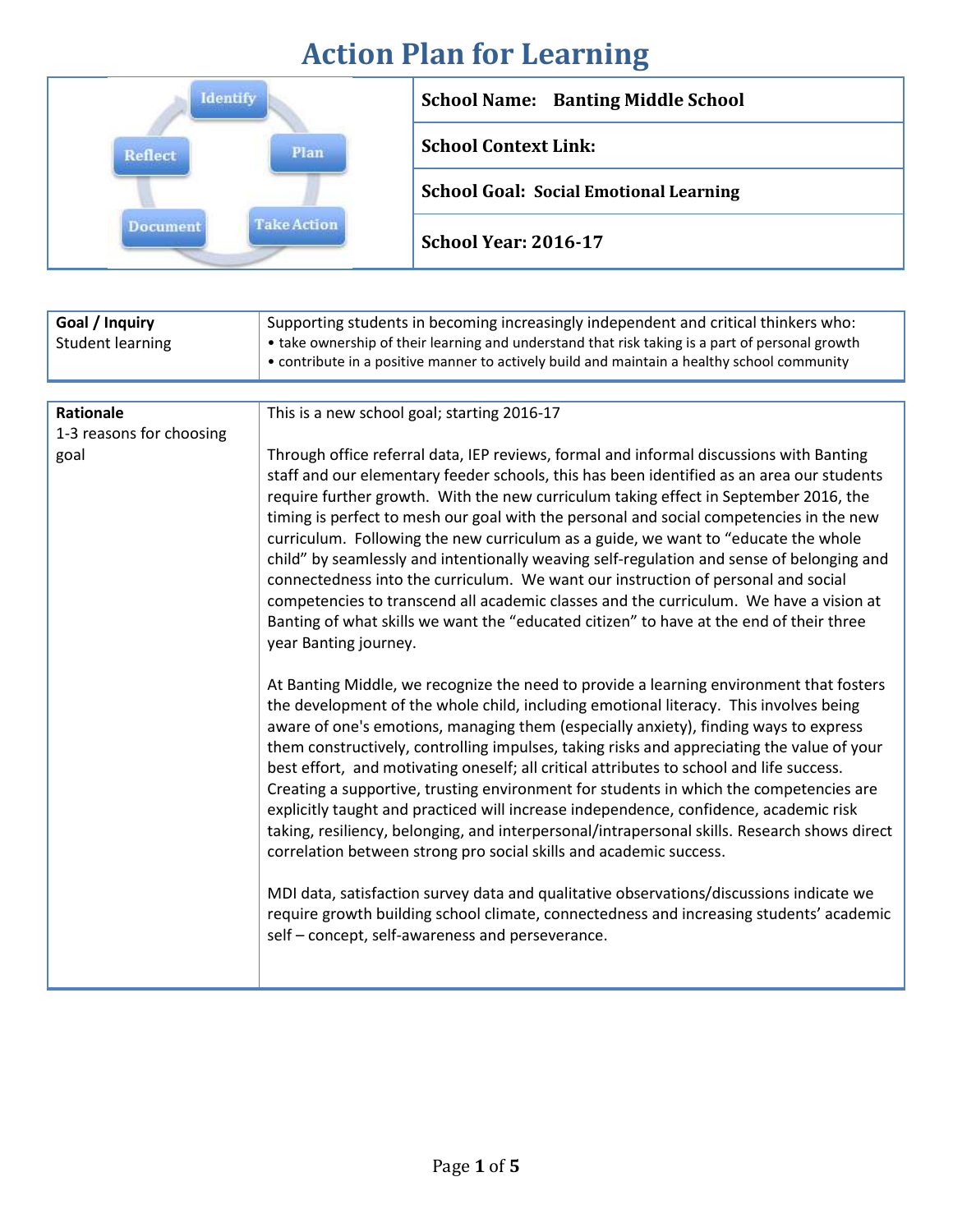| References and sources to                                            |                                                                                                                                                                                                                                                                                                                                                                                                                                                                                                                                                                                                                                                                                                                                                                                                                                                                                                           |
|----------------------------------------------------------------------|-----------------------------------------------------------------------------------------------------------------------------------------------------------------------------------------------------------------------------------------------------------------------------------------------------------------------------------------------------------------------------------------------------------------------------------------------------------------------------------------------------------------------------------------------------------------------------------------------------------------------------------------------------------------------------------------------------------------------------------------------------------------------------------------------------------------------------------------------------------------------------------------------------------|
| support actions                                                      | www.casel.org<br>www.self-regulation.ca<br>http://my43.sd43.bc.ca/departments/staffdev/Self Regulation<br>٠<br>SR in the classroom (Pro-d, Learning team, and school visit Brenda Whitnam<br>Neary)<br>Committee attending Self Regulation sessions by Sandra-Lynn Shortall<br>٠<br>SEL Committee (16-17) sessions with Miriam Miller<br>$\bullet$<br>SEL Consortium (15-present)<br>$\bullet$<br>Restorative Practices consortium (14-Present)<br>٠<br>Best practices group (15-present)<br>$\bullet$<br>Safe and Caring School framework (SD43)<br>$\bullet$<br>Broader Measures of Success: Social Emotional Learning, by Dr. Stuart Shanker<br>(2014)<br>Self-Reg, by Dr. Stuart Shanker                                                                                                                                                                                                              |
| <b>Backup Documentation</b>                                          |                                                                                                                                                                                                                                                                                                                                                                                                                                                                                                                                                                                                                                                                                                                                                                                                                                                                                                           |
| <b>Planned Actions</b><br>Continuing practices<br>working well (1-3) | 1) Identifying individual needs of students to be able to self - regulate and<br>facilitate this (physical self-regulation)<br>2) Creating opportunities for students to connect with other students, volunteer<br>and give back to the school, connect with the school and community, and provide<br>leadership opportunities.                                                                                                                                                                                                                                                                                                                                                                                                                                                                                                                                                                           |
| • What will we do<br>differently? (1-3)                              | 1) Conduct schoolwide classroom interviews in early October to get a strong<br>understanding of our classroom and individual needs, strengths, and set goals.<br>2) Collaboratively, through classroom teachers, counselling and student services,<br>operate a daily morning calming club to teach students strategies to manage their<br>emotions and anxiety.<br>3) Recognize student achievement and growth.<br>4) In progress; a schoolwide strategic plan encompassing intentional strategies for<br>building connections and belongingness, and improving academic growth by<br>supporting socio-emotional capacity.                                                                                                                                                                                                                                                                               |
| • How will we provide for<br>staff development and<br>collaboration? | We are part of three learning teams connected with Self Regulation/SEL, and<br>restorative practices.<br>We plan and discuss our school goals at team leader meetings and conversations<br>and strategizing continue during team meetings. One half hour of every staff<br>meeting is professional development, collaboration and sharing. Unlimited<br>superblocks will continue which permits teams extra time to collaborate and plan<br>within team and also provides opportunity to collaborate and learn cross team.<br>Additional monies have been set aside for professional development and for the<br>purchase of SEL/SR resources and materials. A strong contingent of teacher<br>leaders attend after school SEL sessions and will continue to collaborate and build<br>capacity within teams and the school. Finally, our professional development days<br>are focused on our school goals. |
| • How will we involve<br>parents?                                    | We discuss our school goals and progress at every PAC meeting. It is also<br>communicated on our newsletter, website, and via E-mail. We have an open door<br>policy for parent input and feedback. Through home communication, parents are<br>always invited to all school functions. We value and promote parent                                                                                                                                                                                                                                                                                                                                                                                                                                                                                                                                                                                        |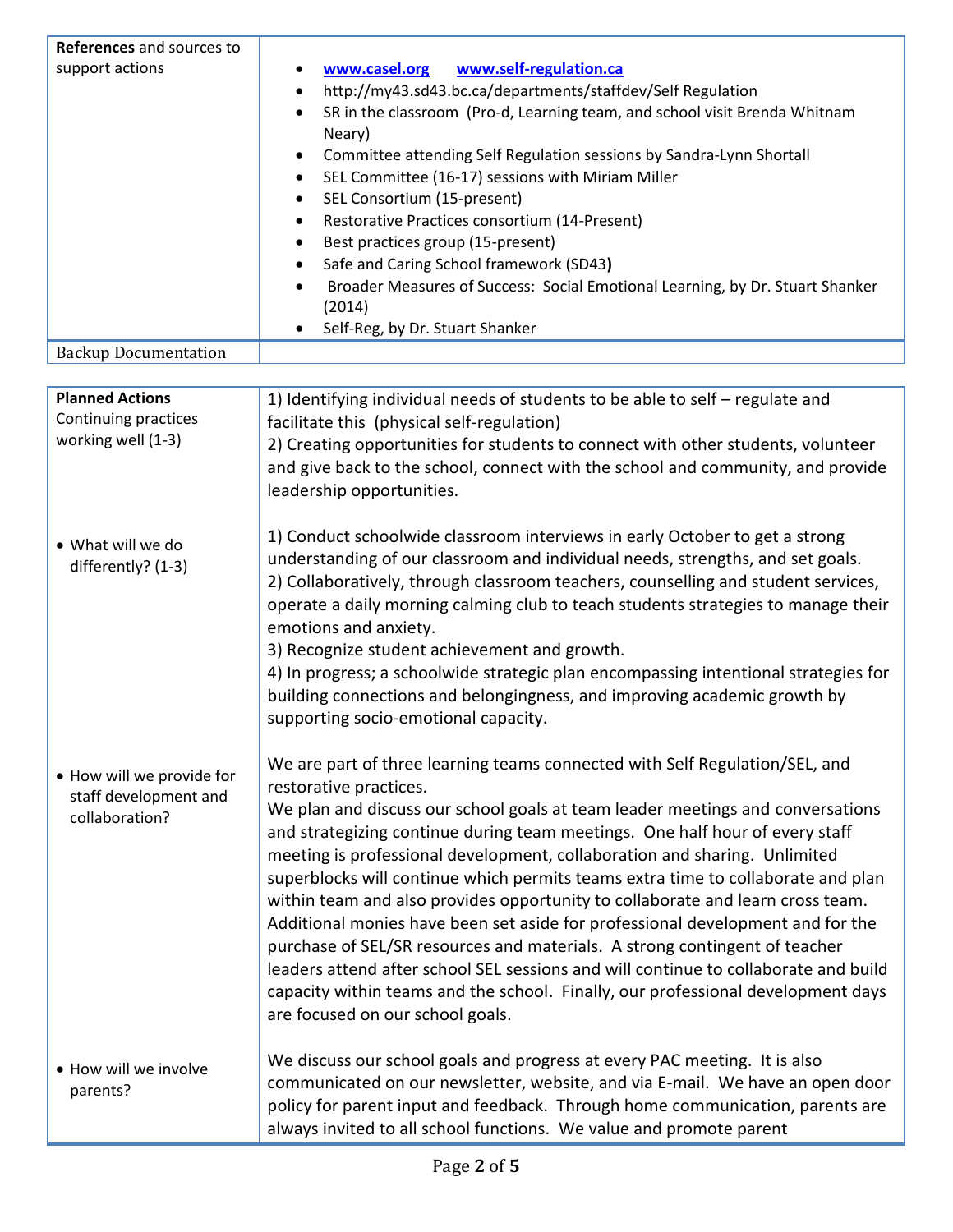| • How will we involve<br>students?<br>• How will we monitor<br>progress and adjust<br>actions? | volunteerism. We provide and will continue to improve opportunities within and<br>outside the school for parents and students to interact and work together to<br>contribute to the school community in a meaningful way.<br>Blaze Krew – this is our student government. We have a mechanism in place for<br>all students to have a voice in how the school is operated and a mechanism for<br>their input and to keep them apprised of school policy and operation.<br>Progress will be monitored through quantitative discussions from data collected<br>(see below) and qualitative discussions occurring during CMM meetings, student<br>services meetings, pro-d meetings, team meetings, committee meetings, team<br>leader meetings and staff meetings |
|------------------------------------------------------------------------------------------------|----------------------------------------------------------------------------------------------------------------------------------------------------------------------------------------------------------------------------------------------------------------------------------------------------------------------------------------------------------------------------------------------------------------------------------------------------------------------------------------------------------------------------------------------------------------------------------------------------------------------------------------------------------------------------------------------------------------------------------------------------------------|
| <b>Backup Documentation</b>                                                                    |                                                                                                                                                                                                                                                                                                                                                                                                                                                                                                                                                                                                                                                                                                                                                                |

| <b>Documentation of learning</b><br>Key evidence of change<br>• How did your actions<br>make a difference?                            | We will report on this later on in the year after we implement our strategies.<br>Leadership- BSA Recycling (schoolwide), Office Monitors, Blaze Krew, Spirit Squad,<br>Me to We, Sound and lights Crew, Dance team, Sphero team, coding club,                                             |
|---------------------------------------------------------------------------------------------------------------------------------------|--------------------------------------------------------------------------------------------------------------------------------------------------------------------------------------------------------------------------------------------------------------------------------------------|
| • Choose 1-3 pieces of<br>evidence to demonstrate<br>the impact your actions<br>have had on student<br>learning to meet your<br>goal. | Minecraft Group, Chess club,<br>We will report on this as it becomes available in the school year.                                                                                                                                                                                         |
| • Documentation could<br>include video, survey<br>results, performance<br>standard data, anecdotal<br>evidence, work samples,<br>etc. | Teacher survey of cohort attending the morning calming club and student survey<br>of participants in calming club<br>MDI and satisfaction survey<br>Schoolwide student SEL survey; developed by Banting<br>Banting Service Award recipients and Blaze Krew feeback<br>Office referral data |
| <b>Backup Documentation</b>                                                                                                           |                                                                                                                                                                                                                                                                                            |

| <b>School Community</b><br><b>Engagement Process</b><br>• How did you engage<br>parents, teachers,<br>students & support staff<br>in developing your APL? | Our APL took a year of meetings and discussion to create. It was an open process and<br>collaborative effort with all staff members involved. Input from Blaze Krew (student<br>government) was shared during meetings. Progress was shared with PAC along with<br>opportunities for input. |
|-----------------------------------------------------------------------------------------------------------------------------------------------------------|---------------------------------------------------------------------------------------------------------------------------------------------------------------------------------------------------------------------------------------------------------------------------------------------|
| • How did you share your<br>APL goals with parents,<br>teachers, students &                                                                               | Community: APL goals are shared at evening assemblies such as Open House, Website,<br>Newsletter, E-mail, Banting Facebook Page, and PAC meetings.<br>Staff: Team meetings, pro-d meetings, pro-d days, staff meetings, committee meetings,                                                 |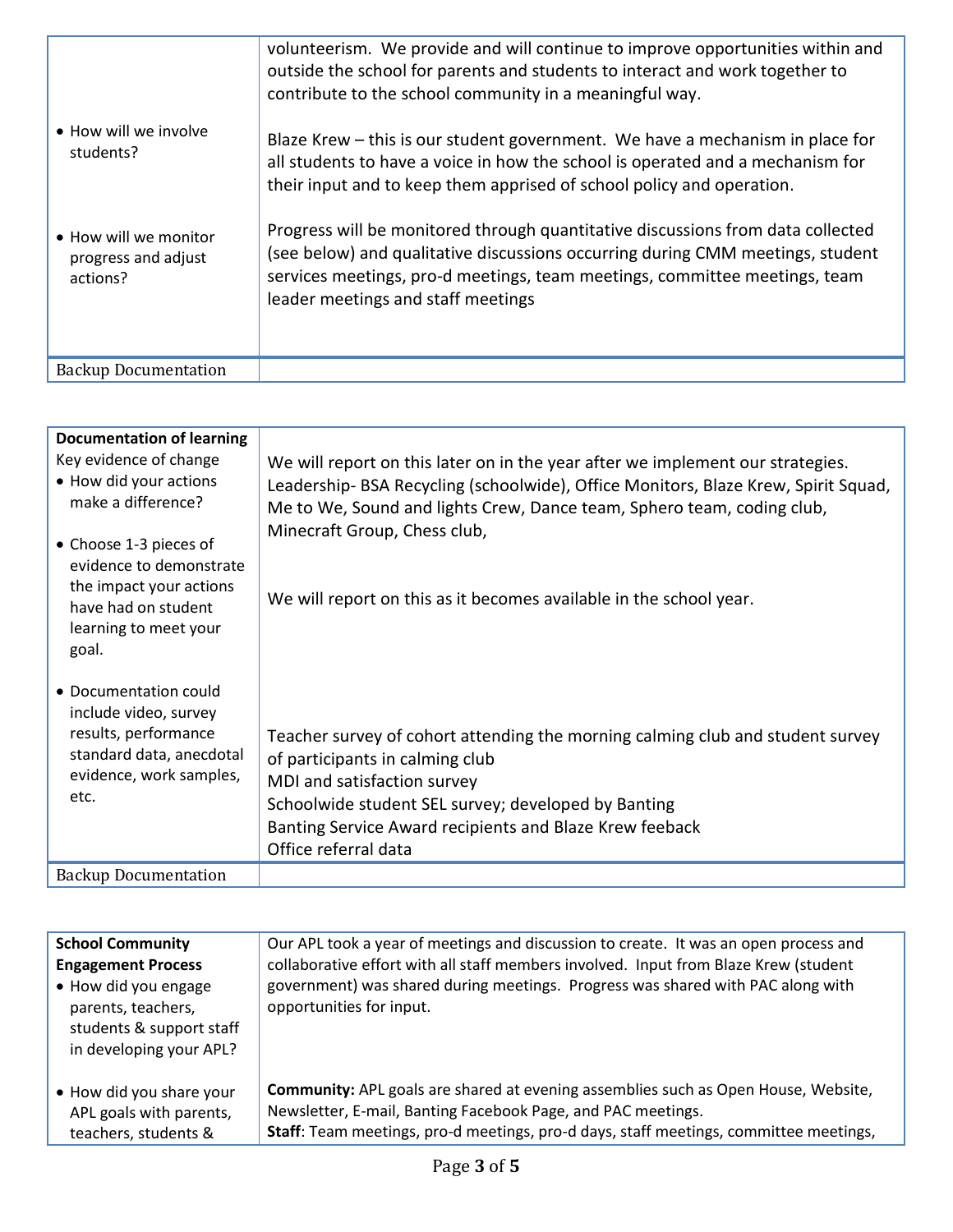| support staff?              | LIF meetings, team leader meetings and E-mail.                             |
|-----------------------------|----------------------------------------------------------------------------|
|                             | Students: Assemblies, announcements, Hawk Krew meetings, team meetings and |
|                             | superblocks.                                                               |
| <b>Backup Documentation</b> |                                                                            |

| <b>Reflection Highlights</b><br>• Where are we now?<br>• What are some patterns<br>emerging?<br>• What surprised you?<br>• What conclusions /<br>inferences might you<br>draw?<br>• How does this inform<br>potential next steps? | We are at the start of our journey. We are looking forward to implementing strategies<br>and utilizing the new curriculum as a launching point. |
|-----------------------------------------------------------------------------------------------------------------------------------------------------------------------------------------------------------------------------------|-------------------------------------------------------------------------------------------------------------------------------------------------|
| <b>Backup Documentation</b>                                                                                                                                                                                                       |                                                                                                                                                 |

## **(Delete this section if Literacy is your main goal)**

| Literacy Data          |  |  |
|------------------------|--|--|
| Attach the following:  |  |  |
| • Classroom Assessment |  |  |
| • School Assessment    |  |  |
| $\bullet$ FSA results  |  |  |

## Signatures

| <b>School Name: Banting Middle</b> | School Goal: Social Emotional Learning | School Year: 2016-17 |
|------------------------------------|----------------------------------------|----------------------|
|                                    |                                        |                      |

| <b>Title</b>             | <b>Name</b>        | Signature |
|--------------------------|--------------------|-----------|
| Principal                | <b>Bill Trask</b>  |           |
| Assistant Superintendent | <b>Carey Chute</b> |           |